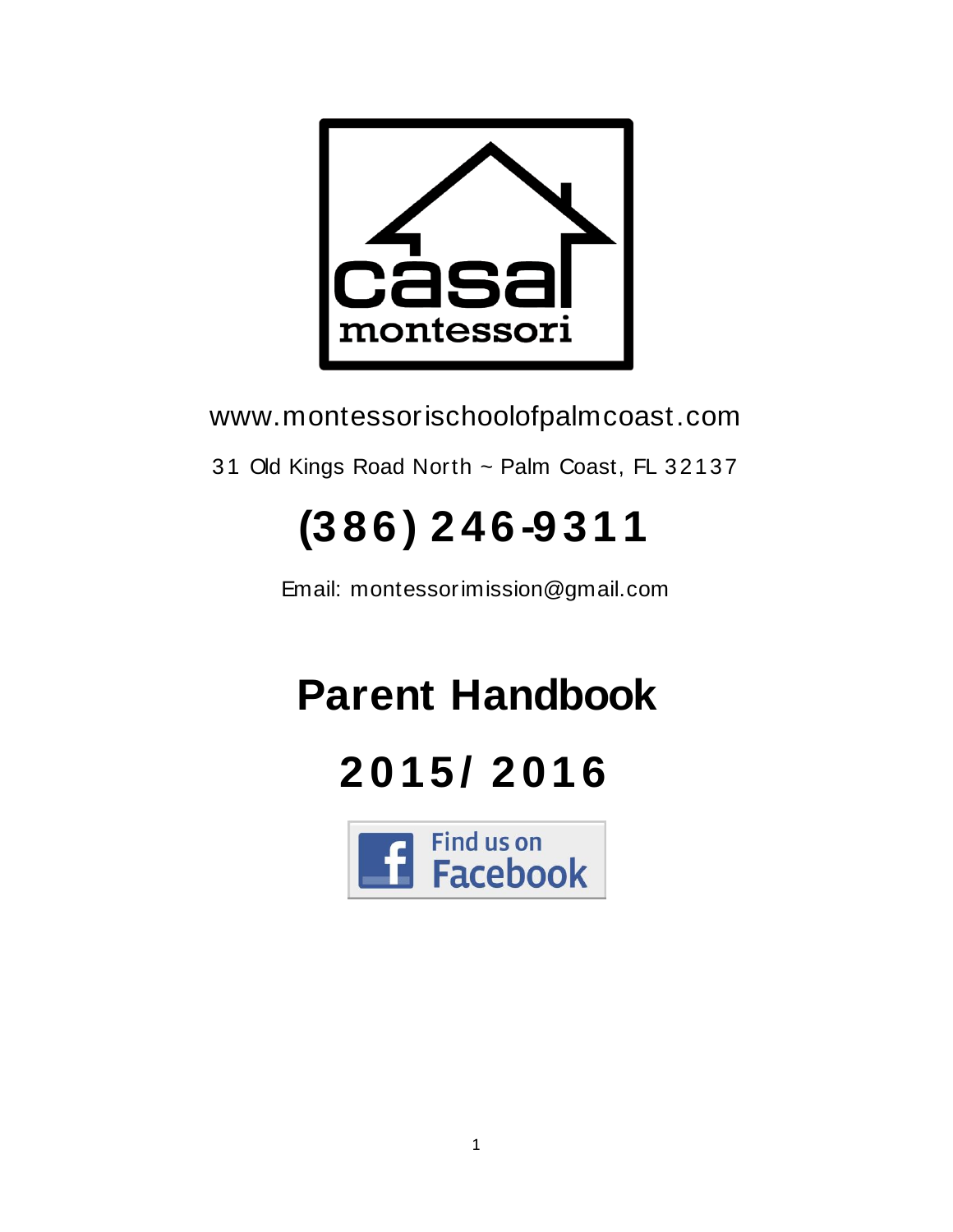## **Table of Contents**

| <b>Lunches</b><br>9 |
|---------------------|
|                     |
|                     |
|                     |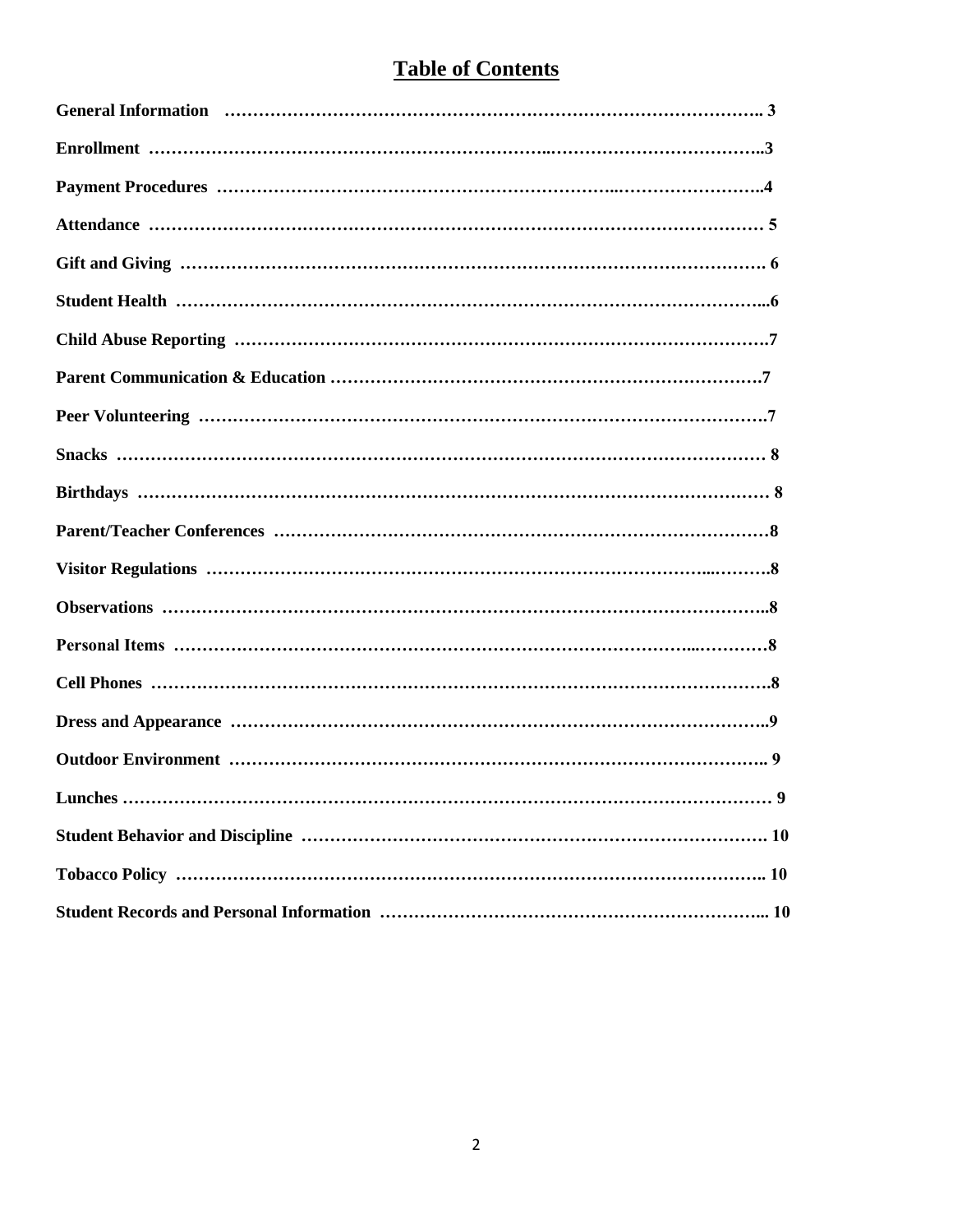## **General Information**

**School Philosophy:** The Casa Montessori is pleased to provide your child the opportunity for an outstanding Montessori education. Our philosophy is to present your child the best environment in which to cognitively, physically, and socially develop to the fullest potential. The Casa Montessori emphasizes learning by use of all the senses and specially designed materials for your child's development. We also support your child in building self-confidence, creating intrinsic discipline, and modeling respect for all people. Our intent is to build a solid foundation. The Casa Montessori embraces all cultures and exposes children to the differences amongst them.

"The most important period of life is not the age of university studies, but the first one, the period from birth to the age of six. For this is the time when man's intelligence itself, his greatest implement, is being formed. At no other age has the child greater need of intelligent help…" – Dr. Maria Montessori

**Montessori Philosophy :** The Montessori philosophy is founded on the principle of respect: respect for self, respect for others, and respect for our environment. The Montessori classroom, therefore, elicits calmness and peace for the child. The Montessori philosophy also offers the child the best environment for her development by allowing the freedom to move and discover while maintaining respect for others and the materials. The materials and furniture are all sized for the children's learning and exploration. The Montessori teacher acts as a demonstrator of the activities within this environment, as well as a role model of respectful behavior. The Montessori teacher is unobtrusive in the learning process, as she respects the child and her choices. Children are active participants in their learning and are encouraged to work independently or in groups. Children follow what interests them, and the teacher responds with developmentally appropriate and individualized lessons. Both individual and group instruction can vary based on each students learning style, as the Montessori teacher adapts to individual needs. Each child sets her own learning pace to internalize information gleaned from work of her own choosing and ability level. The teacher relies on her observations of the children to determine which new activities and materials she may introduce to an individual, small or large group.

Within the multiage classroom community, more experienced older children share what they have learned by helping others learn, and thereby reinforcing their own learning. Creativity flourishes in this atmosphere of acceptance and trust. The rich curriculum, under the direction of the Montessori teacher, allows each child to experience the joy of learning. The classroom community encourages self-direction, through non-competitive activities. This aids the child in developing confidence and independence critical to building an attitude of learning and exploration to last a lifetime.

At Casa Montessori of Palm Coast we believe that before age 3, children really shouldn't watch any television. During that time, they should be given constant opportunities to explore the physical world around them and interact with the important people in their lives. There is no benefit for children under three to watch t.v. Above that age, children still are better off not watching t.v. They learn so much more interacting with the world than they do sitting and passively watching it. It is an extremely rare occasion that a t.v. may be utilized at our school.

#### **Enrollment**

#### **Enrollment Process**

- 1. Tour of School
- 2. Application for Enrollment
- 3. Director Interview
- 4. Orientation Meeting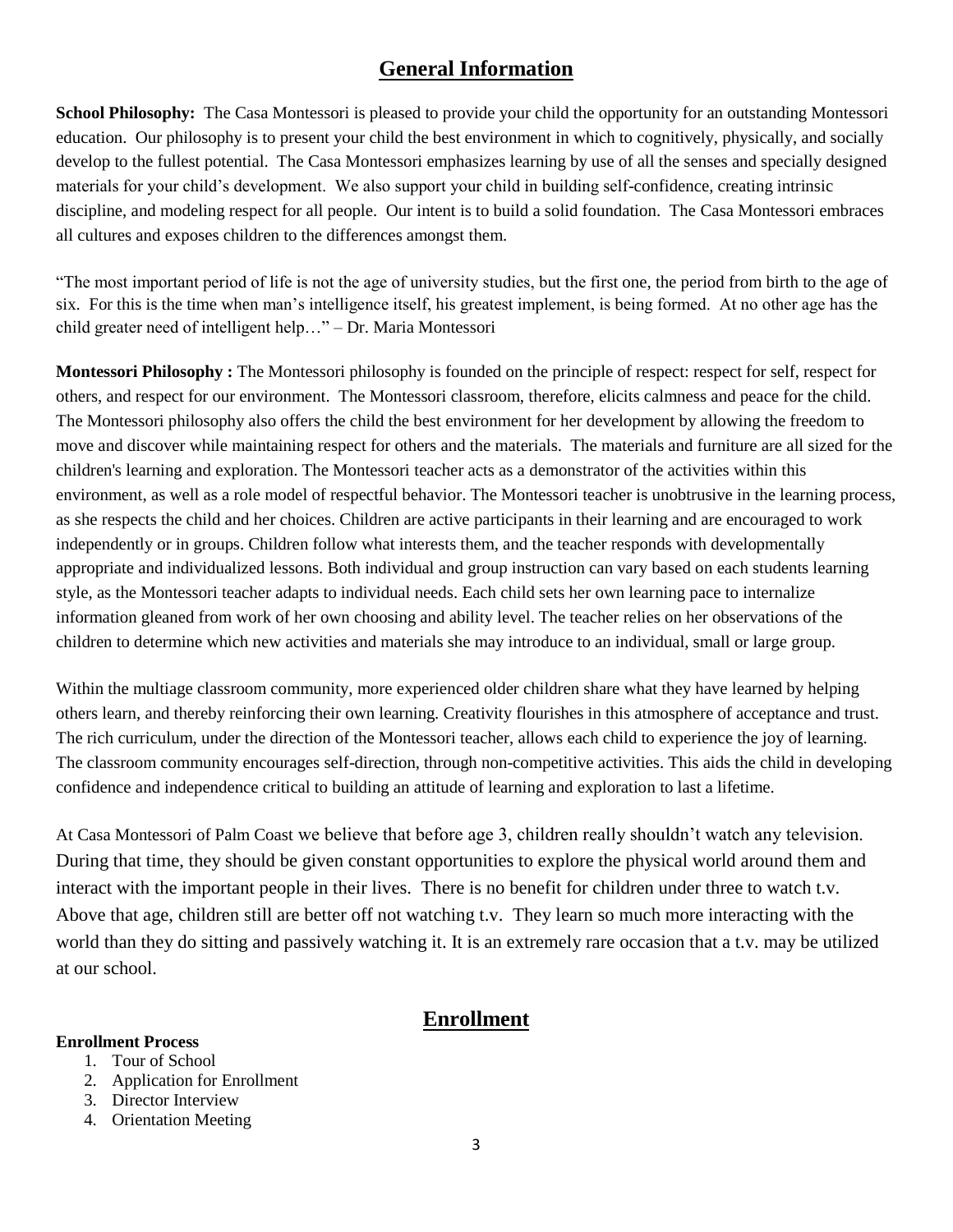Casa Montessori accepts children in the following order:

- 1. Current Students
- 2. Family & Friends of students currently enrolled
- 3. New Enrollees

**Age Requirements:** Children entering the **Primary Environment** must be at least **two years ten months old by the time of enrollment** and **MUST be toilet trained.** Children entering the **Toddler Environment** must be at least **sixteen months by the time of enrollment** and walking. Families must be willing to toilet train. Casa Montessori does not discriminate between applicants on the basis race, national origin, ethnic background, sex, religious affiliation, or disability.

All students will be accepted on a conditional basis. Parents or guardians may be asked to withdraw the student if Casa Montessori determines, in its sole discretion, that the program is not meeting the student's needs or that the student's presence is having an adverse effect on the program.

## **Payment Procedures**

- 1. Tuition is based on a single school year commitment amount, paid monthly in 10 (ten) equal installments, or annually in 1 (one) payment.
- 2. Tuition payments made in full prior to the start of school year are eligible for a 5% discount and family members may be eligible for a 10% discounts
- 3. Returned or declined payments due to non-sufficient funds, are assessed a \$25.00 bank fee and a \$10.00 late payment fee.
- 4. Tuition payments made in house, will receive a hand written receipt. Tuition payments made online via paypal will receive an electronic payment receipt. All payments are recording in Child Care Manager to reflect your families current balance.

#### **Late Payments & Past Due Balances**

- 1. If tuition and/or fees remain unpaid and other payment arrangements have not been made, the school reserves the right to:
	- a. remove the student from the activity or program for which the fee was assessed;
	- b. terminate the contract for any private or fee-based program;
	- c. dismiss the student without tuition abatement until the account is brought current;
	- d. employ any and all rights and remedies allowed by law.
- 2. Families who fall more than one month behind in payment of tuition, without arranging for an alternate payment plan, will not be eligible for continued enrollment in the program. **This will be firmly enforced**.
- 3. Enrollment contracts for any private or fee-based program will not be offered to students whose accounts are more than 30 days delinquent, unless payment arrangements have been made.

#### **Refunds/Early Withdrawal from the Montessori Program**:

- 1. **Return of Fees and Deposits**: Parents or guardians agree and understand that the Enrollment Fee and the Tuition Deposit are non-refundable and will not be returned for any reason. Parents or Guardians further understand and agree that the Tuition Deposit will be applied to the June tuition payment during the student's last year of enrollment. If a student withdraws or is disenrolled from Casa Montessori's program prior to the end of any school year, the Tuition Deposit will not be returned or applied to monthly tuition.
- 2. **Tuition Payments**: Parents or Guardians agree and understand:
	- a. Early withdrawal of the student from Casa Montessori's Programs will be effective (a) 30 days following Casa Montessori administration's receipt of written notice of the student's intent to withdraw or (b) the date of withdrawal, whichever occurs later. Payment of the last month's Monthly Tuition Payment will be prorated as of the effective date of withdrawal; and
	- b. Casa Montessori will not refund unused portions of the One-Time Annual Tuition Payment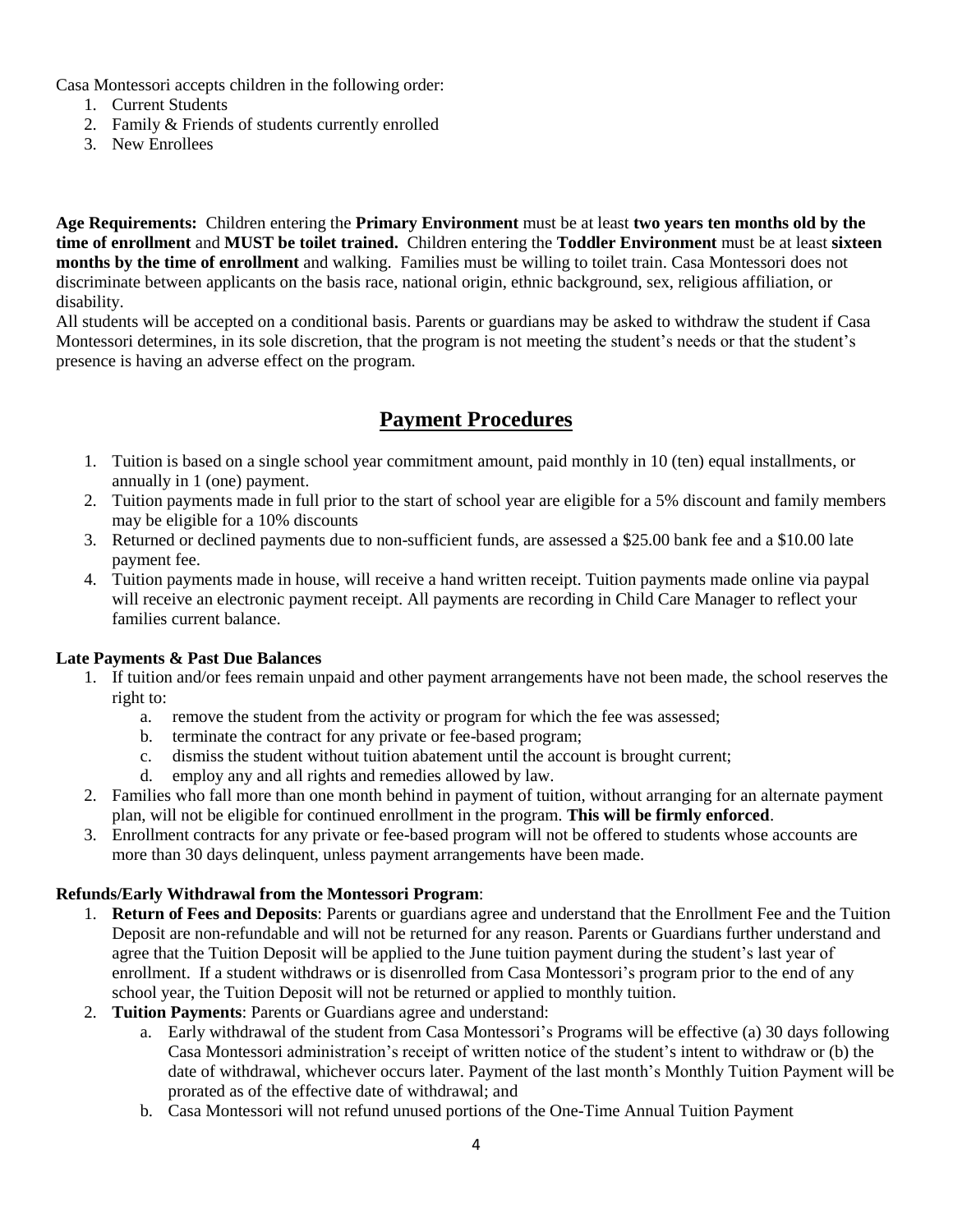- 3. **Termination**. Casa Montessori reserves the right to terminate the Enrollment Contract and disenroll the student from Casa Montessori program with or without notice for any reason. Parents or Guardians agree and understand that termination of the Enrollment.
- 4. **Illnesses and Vacations**: Casa Montessori does not give refunds for days the student is absent due to illnesses, vacations or other personal reasons.

## **Attendance**

**Parents are requested to ensure that their children arrive on time in order to reap the full benefits of the Montessori environment.** If children arrive late, they are missing out on valuable class time. If the child arrives after class time has begun please check with the front desk for assistance. Regular attendance and punctual arrival at school are two habits that dramatically impact student achievement. Absences and tardiness are disturbing to students, disrupt their schedules, require readjustment to the class routine, and diminish learning. Parents are urged to make every effort to schedule doctor, dentist, and other appointments for students at times outside the school day.

#### **Absences**

In case of an absence these procedures should be followed:

- 1. A call to the school desk to inform the school of the child's absence should be made as soon as possible. Our telephone number is **386-246-9311**. Please leave a message if necessary.
- 2. Please inform the Casa Montessori of any planned absences and/or vacation.
- 3. When a child needs to leave class early, please send a note to the teacher and sign the child out at the front desk.
- 4. Vacation should be planned for regularly scheduled breaks. The school does not condone taking students out of school during the regular school schedule.
- 5. Ten consecutive days of unexcused absentees will be cause for automatic withdrawal.
- 6. Casa Montessori agrees to notify the Early Learning Collation in writing if a child enrolled is absent for five (5) consecutive days with no contact from the parent by the close of the fifth (5th) day.
- 7. **Frequent patterns of absences may result in a meeting with the teacher and/or Head of School.**

#### **Tardiness**

- 1. School begins at 8:45 a.m. A student is considered late if he is not in the classroom at 9:00a.m.
- 2. All tardies are recorded and tallied at the end of the month.
- 3. Frequent tardiness may result in a meeting with the teacher and/or Head of School. Due to the nature of the Montessori method, tardies are very disruptive to a student's school performance and are handled very seriously by administration.

#### **Drop-off and Pick-Up**

- 1. For the safety of all our children and parents, please drive slowly and with caution at all times while parking especially during drop-off and pick-up times when the parking lot is the busiest.
- 2. You must traverse the parking lot with your child **in hand**.
- 3. Please, refrain from the use of cell phones while driving on Casa Montessori property.

#### **Sign in/out**

Children must be signed in and out each day by parents or designated individual (18 years and older) as required by the State of Florida's Department of Children and Families. If someone other than the parent will be signing a child in and/or out, the school must have written permission on file.

#### **Dismissal**

1. Identification is required from any adult who is not known to school personnel and who comes to pick up a child. We reserve the right not to release the child to anyone other than the custodial parent, or an authorized person**.** If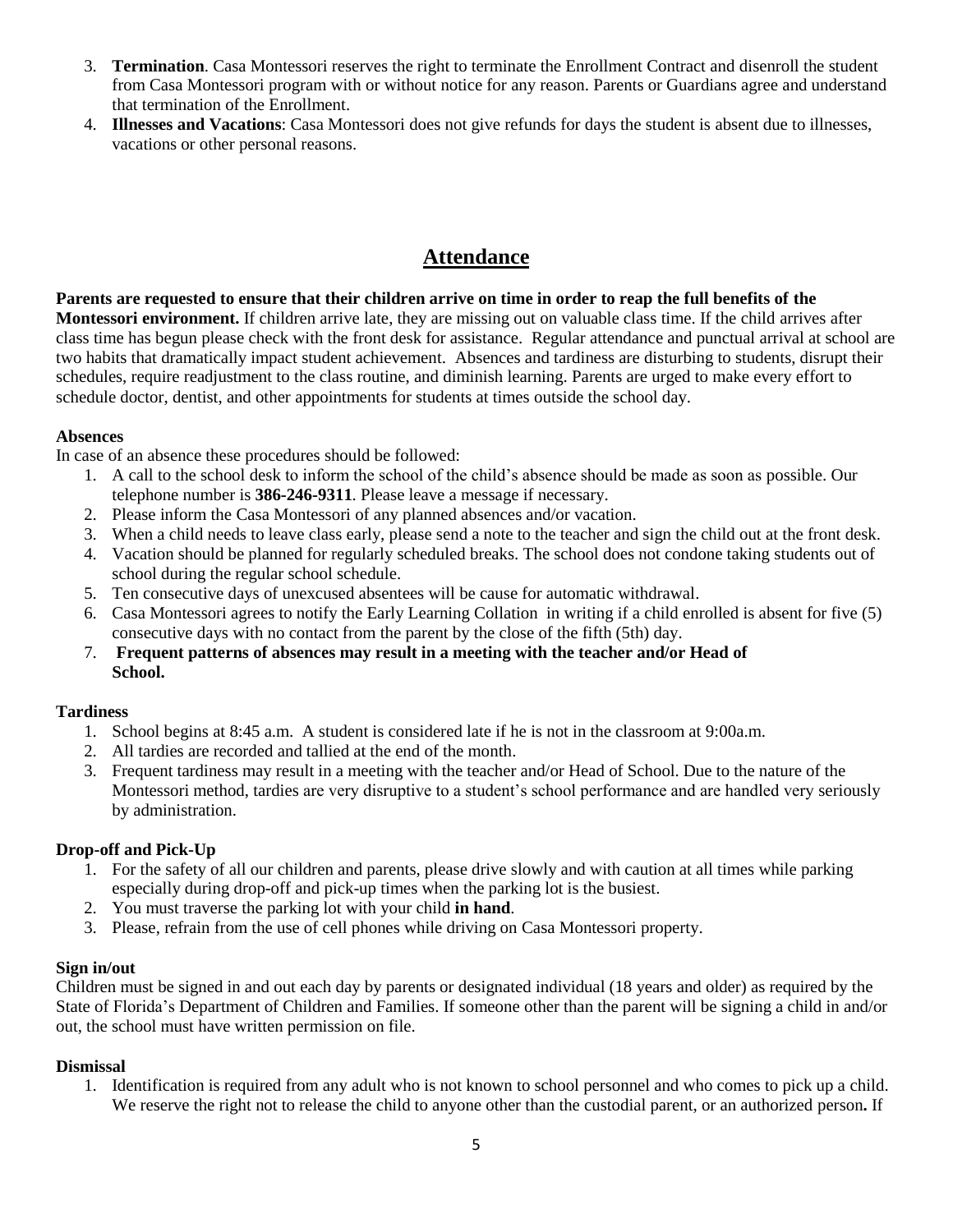someone else is going to pick up a child, the parent must call the school. In cases of doubt, we will phone the custodial parent to confirm that someone else has been authorized to pick up the child. A photo ID is required.

2. Children must be picked up promptly by 12:00 for the half day program and by 3:00 p.m. for the full day program.

#### **Early Drop-off/Late Pick-Up Charge**

Early Drop-off and or Late Pick-Up are available for a charge of \$1 per minute. Early drop off is without prior notice between 7:30 a.m. and 8:45 a.m. Late Pick-up is without prior notice after 12:00 p.m. for half day program and after 3:00 p.m. for full day program. School is closed at 5:30 p.m. Monthly invoicing for minutes used will be provided with tuition invoicing.

## **Non-release Policy**

In order to provide a safe and healthy environment for your child The Casa Montessori reserves the right to refuse to release a child if the individual picking up is inebriated or impaired. Another person from your release list will be contacted for pick up of the child.

## **Gifts and giving**

The Casa Montessori is funded by preschool tuition and donations. We are dependent on your gifts of time, talent, and treasures to provide an outstanding educational experience for our children. The Casa Montessori asks families for their financial support because together we can build a program comparable to the finest Montessori schools in the world.

The Casa Montessori relies on the generosity of its community to supplement its tuition income. By contributing to our school's financial health, we strengthen our program, implement program enhancements, and cover capital costs. Just as we've decided to make our children's education a priority, it is essential that we all understand the need to make regular giving a priority.

Every year, Casa Montessori families and friends are invited to participate in the Sustaining Fund. As paid, these monies go directly into the operating budget. Participation does not impact enrollment. However, the Casa Montessori must conduct a successful Sustaining Fund campaign to operate its current budget.

There are numerous ways to show your support for the Casa Montessori. Everything, from writing a check to volunteering your time for some gardening to donating materials, is greatly appreciated. Please, contact the school for more information.

#### **Student health**

In case of injury or illness during school hours, the student may be brought to the school office. Parents will be notified by phone to pick up a sick or injured child. If a parent cannot be reached, the school will call the alternate pick-up names on the emergency contact list. **Parents are responsible for keeping all emergency information current by making any changes in addresses, telephone numbers, or emergency contact information at the front desk.**

#### **Medical Emergencies**

In the event that a student needs emergency medical attention, 911 will be called. The parent or person responsible will be notified. If it is necessary to transport a child to the hospital, a staff member will accompany the child and remain with that student until one of the parents (or someone designated by the parent) arrives at the hospital. Staff members with current CPR/First Aid training are always present on campus and will administer aid whenever necessary. **Medication**

The Casa Montessori will not administer medication, drugs, vitamins, or special diets. This excludes the administering of emergency medicine for allergies such as EPI Pens or Benadryl. Please, see the director for proper paperwork and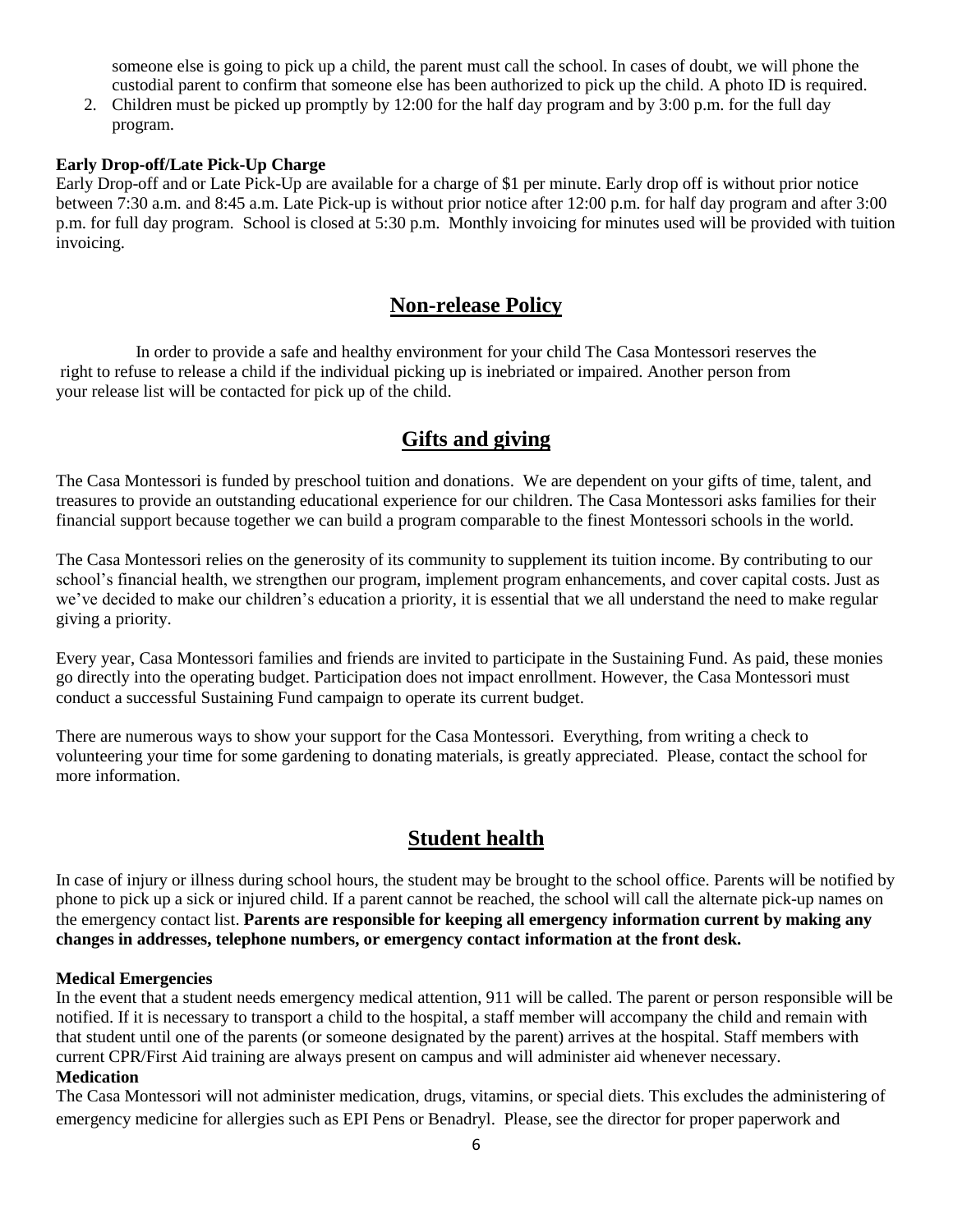procedures for such medications. All children with allergies must be on file at the front desk. Please, address any specific needs, should they arise, with the director.

#### **Immunizations**

The state immunization law requires all students to have an immunization record on file for school attendance. All needed immunization records must be on file prior to the child attending school. **If your child does not have current immunizations or a signed exemption on file, he will not be allowed to attend classes until the situation has been remedied.** It is the parent's responsibility to bring any updated immunization records to the school.

#### **Emergency Contact List**

**A child will not be admitted unless an emergency contact list is on file**. Parents are asked to call or go to the front desk to make any changes to the emergency contact list. Please, keep in mind that if your child were to have an accident and the information on the emergency contact list were incorrect, the Casa Montessori would have no way of contacting you.

#### **Allergies**

Make sure that you note any and all allergies on your child's information form. Also make sure that your child's teacher is aware of all allergies.

#### **Illnesses**

- 1. If a child becomes ill at school, he will be isolated and the parent or authorized person listed on the emergency contact list will be notified for the child to be picked up immediately.
- 2. You must inform the school if your child has contacted any communicable diseases.
- 3. As required by State regulations, if a child has had any symptoms of illness, such as nasal discharge, nausea, vomiting, diarrhea, or fever (100 degrees or higher) the child may not return to school until symptom free for **24 hours.**

## **Child abuse reporting**

Per state law, school employees must report suspected cases of abuse, neglect, non-accidental injury, or sexual offenses against children to Child Protective Services (CPS) and/or local law enforcement agencies as well as to the Head of School or Assistant Head of School. Where parents are the alleged abusers, school personnel are not to notify parents; Child Protective Services and law enforcement agencies are responsible for notification. Should the alleged perpetrator be other than a member of the child's family, school personnel shall follow reasonable notification procedures.

Any child who is a suspected abuse victim shall be made available to either CPS or the Police Department for questioning. The investigating agency will determine whether school personnel should be with the child during questioning. The CPS worker and/or the police may interview the child and all other children residing in the home on school grounds outside of the presence of school personnel. They may conduct interviews of the child without permission or notice to the parents where the suspected perpetrator is a family member. CPS has the authority to obtain school records upon written request. State law protects individuals required to report suspected abuse from civil and criminal liability.

## **Parent Communication & Education**

Please inform the child's teacher of any changes at home or in the child's life that may have an effect at school so that we can better provide for the needs of the student. It is **VERY** important that both parents read all communications**,** which contain important information on upcoming events. Attendance at school events should be a priority. In order to facilitate positive communications the parent should discuss any concerns directly with the classroom teacher. If this first step does not resolve the problem, the parent should contact the director.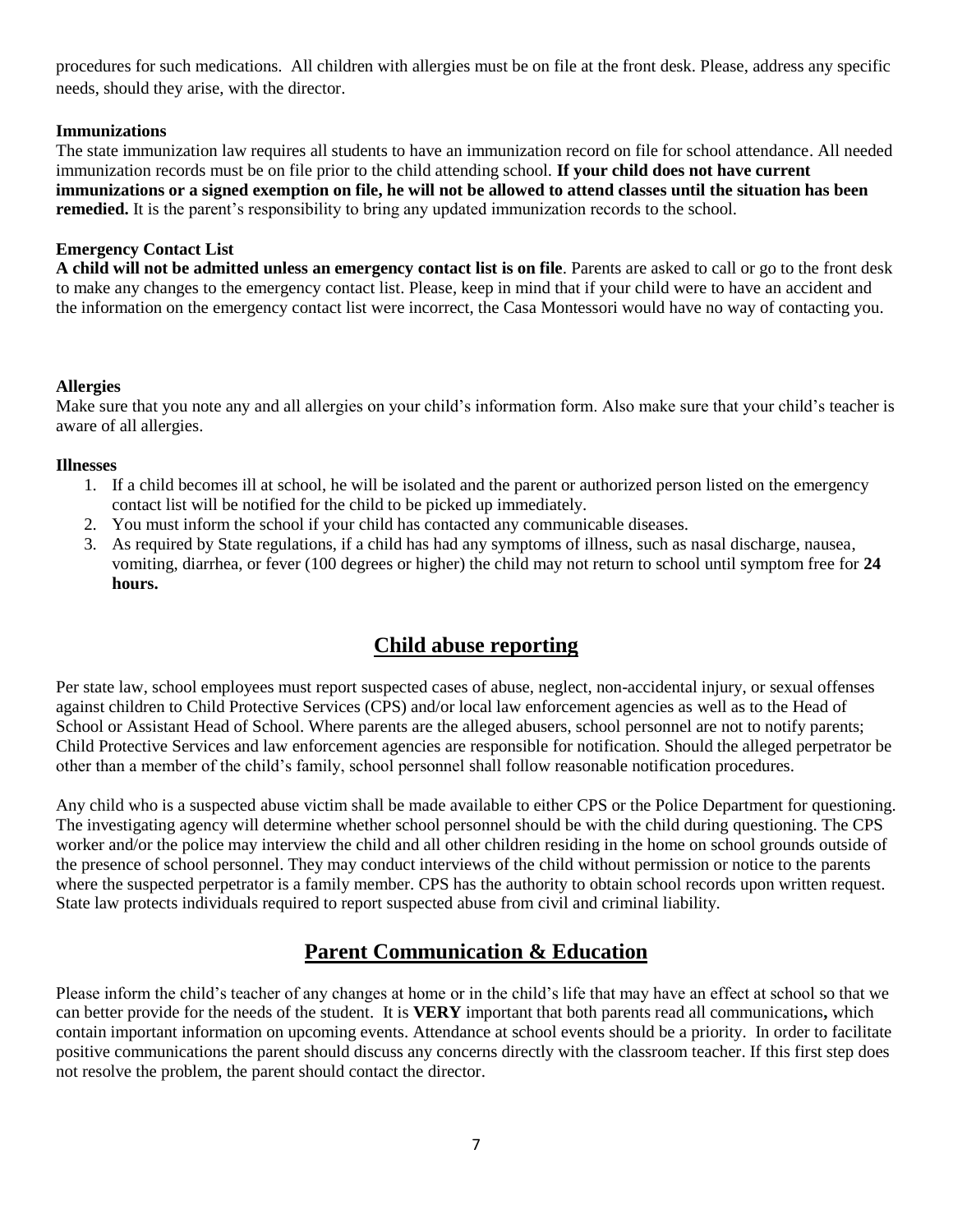The Casa Montessori aspires to help parents achieve an understanding of their children's education. Parents are expected to become informed on Montessori philosophy through study, attendance of school events (including Parent Education Evenings), and parent meetings. Additionally, parents may check out books/theory papers on Montessori at the front desk.

#### **Parent volunteering**

Volunteering and parent involvement are an integral part of a successful education. The Casa Montessori welcomes all forms of volunteering: time, services, goods or money. Parent volunteers are required to retain a valid Florida Fingerprint Clearance Card at all times. Prior to contributing time to the class, volunteers must meet with the classroom teacher to find the area in which their talents will be best used.

#### **Snacks**

Families are asked to contribute to the school community by taking turns providing snack for their child's class. Your teacher will inform you in advance when your turn is with a grocery list.

## **Birthdays**

Birthday celebrations are special days the class enjoys sharing with your child. **We ask that you first discuss with the teacher whether you would like to celebrate you child's birthday**. Celebration details can be arranged with your child's teacher as well.

*Party invitations are not to be distributed at school.*

## **Parent / Teacher conferences**

Parent/teacher conferences are held twice a year. If there is a specific topic you wish to cover, please let the teacher know in advance. Parent/teacher conferences are mandatory. At least one parent should attend. Please, discuss scheduling details with your child's teacher.

## **Visitor regulations**

All visitors must check in at the front desk. All parents visiting campus during school hours must check in at the front desk.

#### **Observations**

All parents are encouraged to observe their child throughout the year. No appointment is necessary. Observations may or may not be mandatory for parent-teacher conferences. Please, discuss details with your child's teacher. Casa Montessori agrees to afford authorized parents unlimited access to their children in SR programs, during normal hours of provider operation and whenever the children are in the care of the provider. Access may be subject to appropriate safety procedures.

## **Personal items**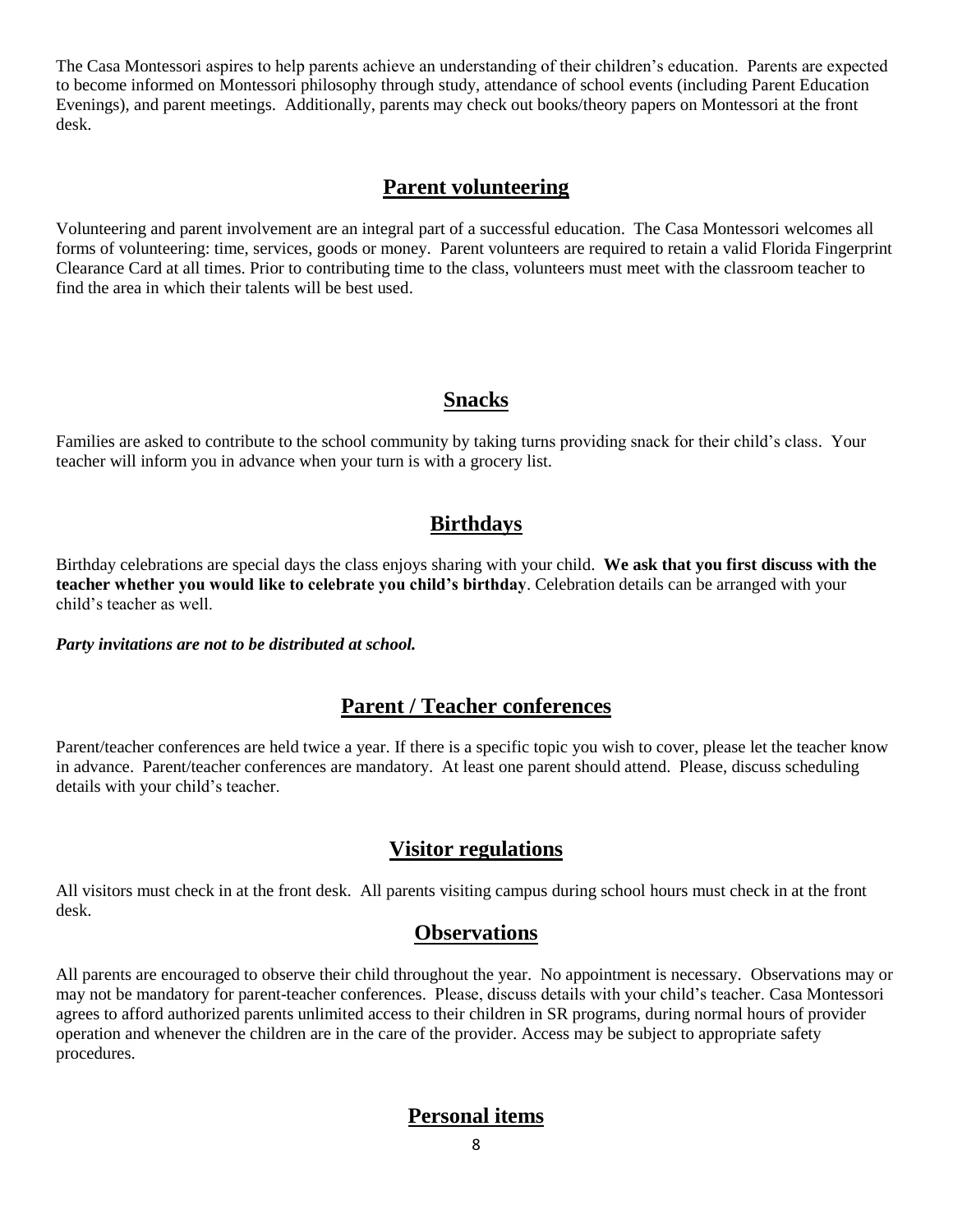Please, have students leave all personal property such as toys, sunglasses, games, etc. at home. The school is not responsible for damage to, loss, or theft of any personal items brought to school. If items are brought to school they will be held in the teacher's possession until the end of the day.

## **Electronic devices and cell phones**

The Casa Montessori asks for parent cooperation in refraining from using cell phones while at school and in the parking lot.

## **Dress and appearance**

- 1. Children should come to school in clothing that permits full movement and outdoor play and is easy to slip on and off for independent use of bathroom. We do not recommend certain accessories as they are a distraction to the children: jewelry, purses, hats, sunglasses, toys, money, and (unless child may independently use) belts, suspenders or overalls. For more peaceful work, we ask that you do not send your child to school in clothing that encourages aggressive behavior. **No clothing shall display any logos/characters/symbols from any television show or movie.**
- 2. Soft-soled shoes are strongly recommended. They enable children to effectively participate in activities which will develop coordination. Flip-flops and sandals and not allowed. Shoes must have back and be closed-toed.
- 3. Accidents happen and you are encouraged to not have your child wear his/her most expensive or favorite clothes. Children are required to have at least one set of clothes at school. A set includes one shirt, one bottom, one underwear, and one pair of socks. **Every item should be label with child's name.** If a child has a bathroom accident or gets wet outside and has no extra clothing, the child may be changed into extra clothes that belong to the school. Every item of clothing borrowed is washed and returned to the school.
- 4. Children are not allowed to wear diapers or pull-ups. If a child is training in independent bathroom use, provide an extra set of underwear and bottoms to stay at school.
- 5. Children are also required to have a set of indoor shoes (like moccasins or slippers with backs) that remain at school.

#### **Outdoor environment**

No child will be allowed to stay indoors during outdoor playtime unless requested, when absolutely necessary, in writing by the child's parent. In this case, the teacher will follow the guidelines for mildly ill children to evaluate the child's overall ability to participate in the classroom.

## **Lunches**

If your child stays past the morning work cycle, you must provide lunch. Please, adhere to the following guidelines:

**Not Allowed Recommended**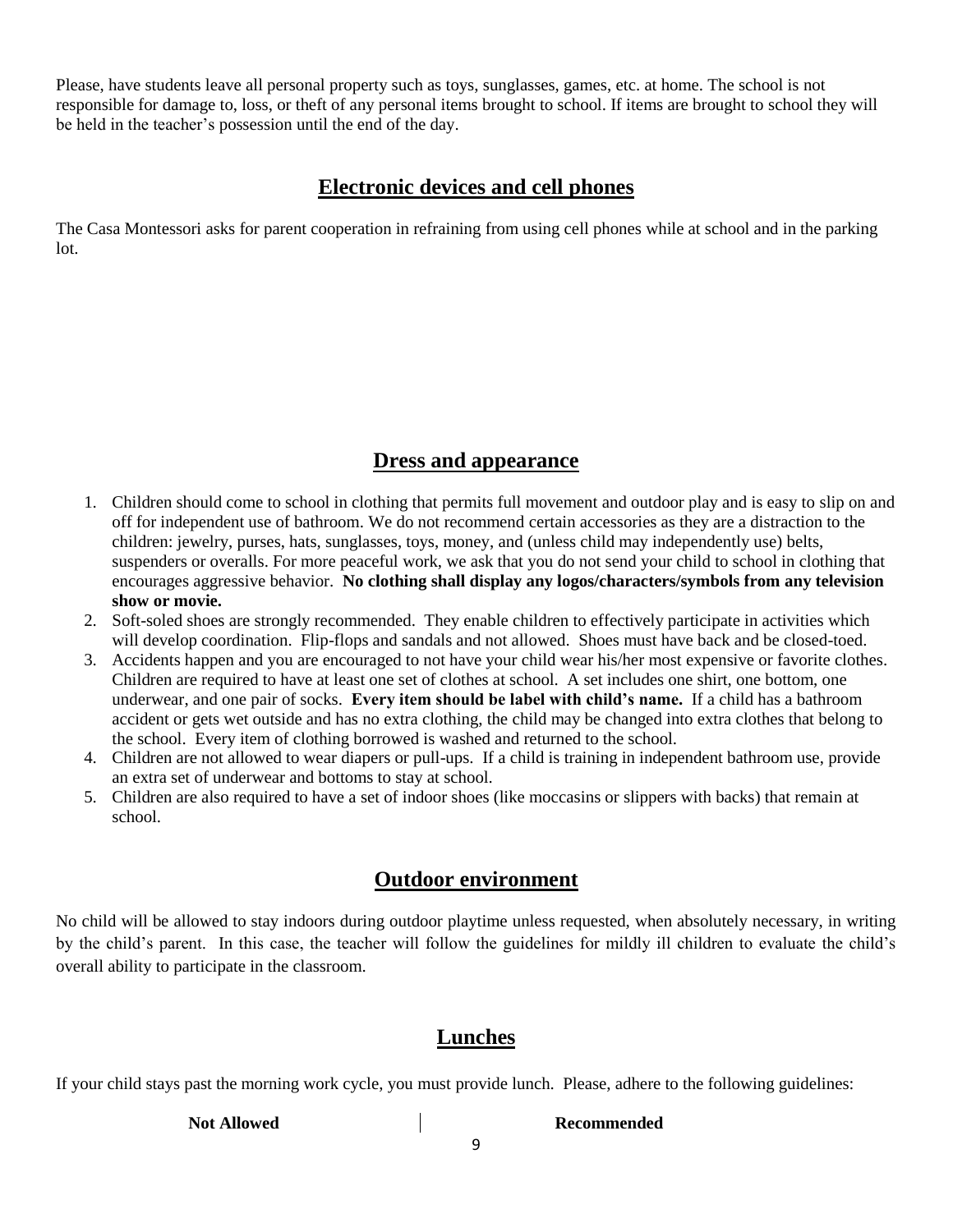| Juice, Soda, or any type of beverage<br>(school provides water)                                                | Protein, some ideas:<br>cheese cubes<br>tortilla with grated cheese<br>chicken/turkey/beef/pork<br>tuna or egg salad<br>hard-boiled egg<br>meatloaf slices cottage<br>cheese (spread on celery or cucumber)<br>plain yogurt (not drinkable) |
|----------------------------------------------------------------------------------------------------------------|---------------------------------------------------------------------------------------------------------------------------------------------------------------------------------------------------------------------------------------------|
| Gum, Candy or sweets                                                                                           | Fruit and vegetable, in season                                                                                                                                                                                                              |
| Individually packed snacks<br>With characters from television or movies.                                       | A Healthy Treat:<br>Raisins<br>$k$ ettle corn – yum!<br>Granola bar<br>jello<br>Sunflower seeds<br>pudding (low in sugar)<br>"redeeming valued" cookies such as fig newtons,<br>graham crackers, oatmeal cookies                            |
| Spoons or napkins                                                                                              | Leftovers, some ideas                                                                                                                                                                                                                       |
| (school provides silverware, plates,                                                                           | rice and beans<br>spaghetti                                                                                                                                                                                                                 |
| bowls, glasses, and napkins)                                                                                   | macaroni<br>soup                                                                                                                                                                                                                            |
| Lunchables and other "packaged" lunches<br>(not only quite expensive, but extremely high in<br>sodium and fat) | Containers your child can open independently<br>(keep in mind apple sauce, bars,<br>individually wrapped cheese and the like)                                                                                                               |

## **Student behavior and discipline**

#### **General Conduct (at school and at all school functions)**

At all times students are expected and encouraged to be safe, responsible, and respectful towards all visitors and members of the school community. The school's discipline policy is at all times intended to cultivate a positive atmosphere in which quality education and productive learning can take place.

Good behavior makes our school a safe and pleasant place for everyone, as well as an environment conducive to learning.

#### **Discipline**

In accordance with s. 1002.88(1)(i), F.S., Casa Montessori agrees to implement minimum standards for child discipline practices that are age-appropriate and consistent with the requirements in s. 402.305(12), F.S. Such standards must provide that children not be subjected to discipline that is severe, humiliating or frightening. The discipline must not be associated with food, rest or toileting. Spanking or any other form of physical punishment is prohibited. Children may not be denied active play as a consequence of misbehavior

#### **Biting Policy**

In order to provide a safe and healthy environment for your child, the school has a biting policy in force. An occasional biting incident may occur. If the child becomes a chronic biter, and if it is determined that the child would be better served in another environment, a parent may be asked to remove their child from school.

#### **Tobacco policy**

- 1. Casa Montessori is a NO SMOKING facility.
- 2. By state law, no person is allowed to possess any form of tobacco on school grounds
- 3. Casa Montessori does not allow any clothing or other materials that promote the use of tobacco.

## **Student records & personal information**